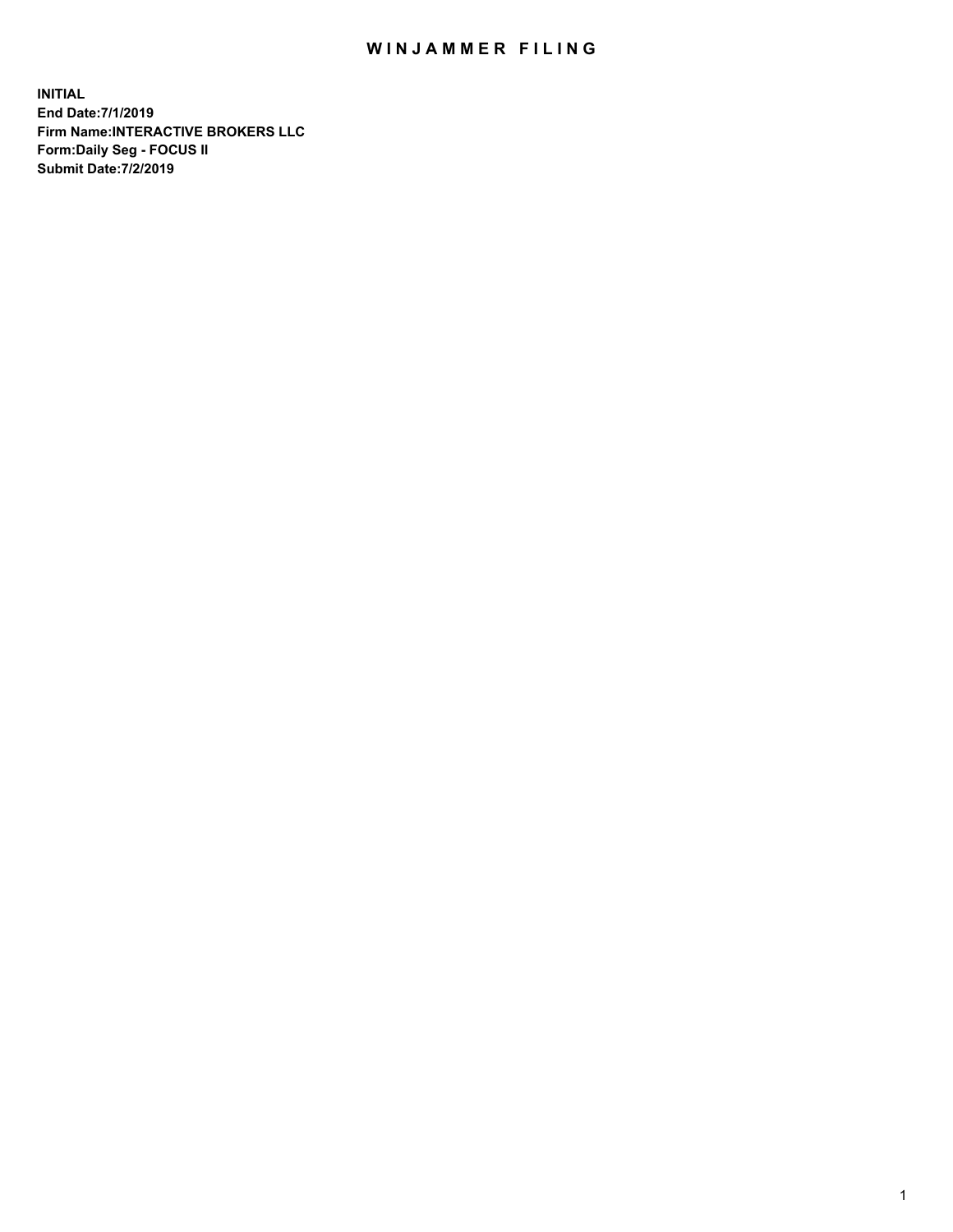**INITIAL End Date:7/1/2019 Firm Name:INTERACTIVE BROKERS LLC Form:Daily Seg - FOCUS II Submit Date:7/2/2019 Daily Segregation - Cover Page**

| Name of Company                                                                                                                                                                                                                                                                                                                | <b>INTERACTIVE BROKERS LLC</b>                                                      |
|--------------------------------------------------------------------------------------------------------------------------------------------------------------------------------------------------------------------------------------------------------------------------------------------------------------------------------|-------------------------------------------------------------------------------------|
| <b>Contact Name</b>                                                                                                                                                                                                                                                                                                            | James Menicucci                                                                     |
| <b>Contact Phone Number</b>                                                                                                                                                                                                                                                                                                    | 203-618-8085                                                                        |
| <b>Contact Email Address</b>                                                                                                                                                                                                                                                                                                   | jmenicucci@interactivebrokers.c<br>om                                               |
| FCM's Customer Segregated Funds Residual Interest Target (choose one):<br>a. Minimum dollar amount: ; or<br>b. Minimum percentage of customer segregated funds required:% ; or<br>c. Dollar amount range between: and; or<br>d. Percentage range of customer segregated funds required between:% and%.                         | $\overline{\mathbf{0}}$<br>$\overline{\mathbf{0}}$<br>155,000,000 245,000,000<br>00 |
| FCM's Customer Secured Amount Funds Residual Interest Target (choose one):<br>a. Minimum dollar amount: ; or<br>b. Minimum percentage of customer secured funds required:% ; or<br>c. Dollar amount range between: and; or<br>d. Percentage range of customer secured funds required between:% and%.                           | $\overline{\mathbf{0}}$<br>0<br>80,000,000 120,000,000<br>0 <sub>0</sub>            |
| FCM's Cleared Swaps Customer Collateral Residual Interest Target (choose one):<br>a. Minimum dollar amount: ; or<br>b. Minimum percentage of cleared swaps customer collateral required:% ; or<br>c. Dollar amount range between: and; or<br>d. Percentage range of cleared swaps customer collateral required between:% and%. | <u>0</u><br><u>0</u><br>0 <sub>0</sub><br>0 <sub>0</sub>                            |

Attach supporting documents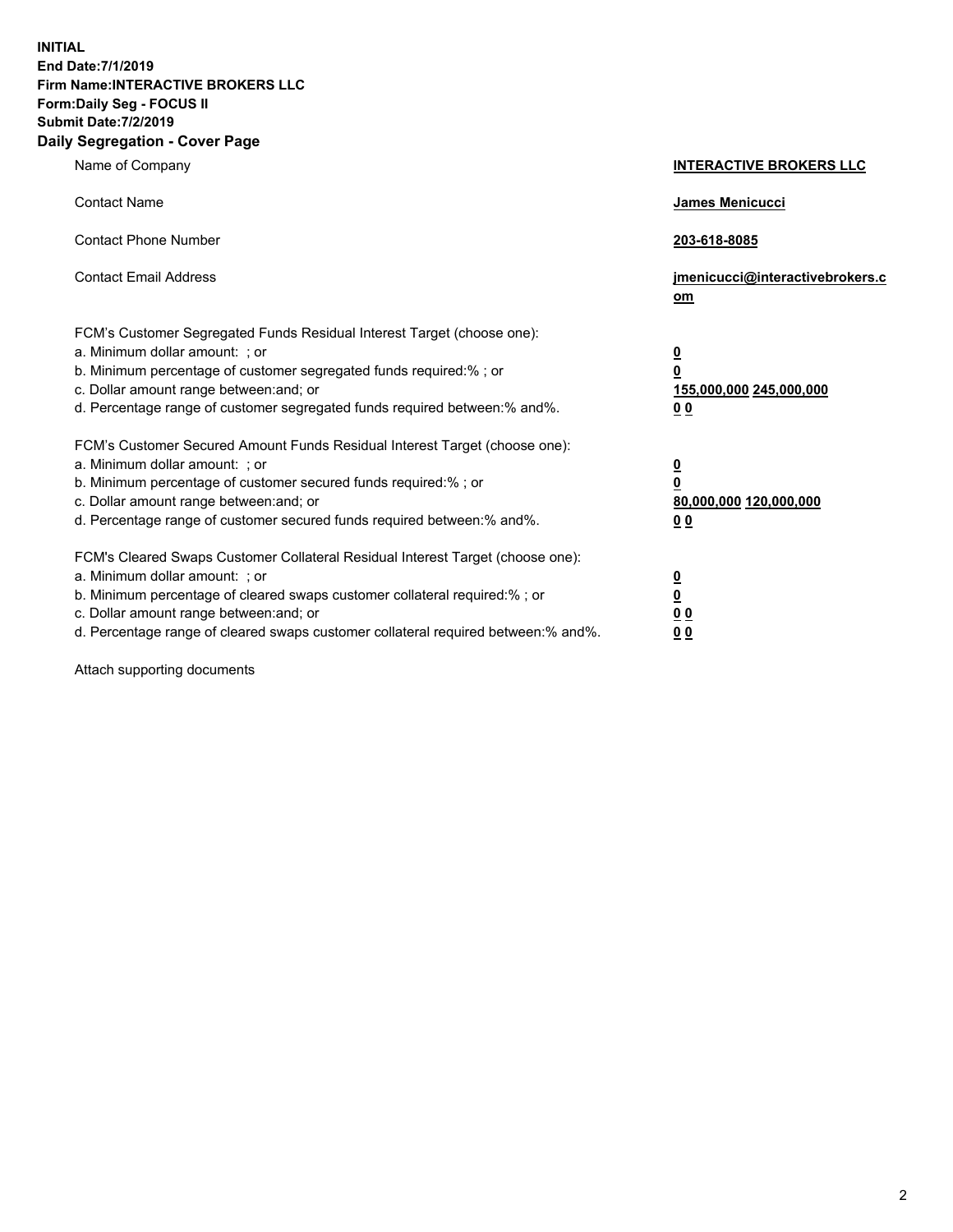## **INITIAL End Date:7/1/2019 Firm Name:INTERACTIVE BROKERS LLC Form:Daily Seg - FOCUS II Submit Date:7/2/2019 Daily Segregation - Secured Amounts**

|     | Foreign Futures and Foreign Options Secured Amounts                                         |                                                |
|-----|---------------------------------------------------------------------------------------------|------------------------------------------------|
|     | Amount required to be set aside pursuant to law, rule or regulation of a foreign            | $0$ [7305]                                     |
|     | government or a rule of a self-regulatory organization authorized thereunder                |                                                |
| 1.  | Net ledger balance - Foreign Futures and Foreign Option Trading - All Customers             |                                                |
|     | A. Cash                                                                                     | 468,958,535 [7315]                             |
|     | B. Securities (at market)                                                                   | $0$ [7317]                                     |
| 2.  | Net unrealized profit (loss) in open futures contracts traded on a foreign board of trade   | 18,873,402 [7325]                              |
| 3.  | Exchange traded options                                                                     |                                                |
|     | a. Market value of open option contracts purchased on a foreign board of trade              | 58,702 [7335]                                  |
|     | b. Market value of open contracts granted (sold) on a foreign board of trade                | -38,402 [7337]                                 |
| 4.  | Net equity (deficit) (add lines 1. 2. and 3.)                                               | 487,852,237 [7345]                             |
| 5.  | Account liquidating to a deficit and account with a debit balances - gross amount           | 9,585 [7351]                                   |
|     | Less: amount offset by customer owned securities                                            | 0 [7352] 9,585 [7354]                          |
| 6.  | Amount required to be set aside as the secured amount - Net Liquidating Equity              | 487,861,822 [7355]                             |
|     | Method (add lines 4 and 5)                                                                  |                                                |
| 7.  | Greater of amount required to be set aside pursuant to foreign jurisdiction (above) or line | 487,861,822 [7360]                             |
|     | 6.                                                                                          |                                                |
|     | FUNDS DEPOSITED IN SEPARATE REGULATION 30.7 ACCOUNTS                                        |                                                |
| 1.  | Cash in banks                                                                               |                                                |
|     | A. Banks located in the United States                                                       | 107,403,581 [7500]                             |
|     | B. Other banks qualified under Regulation 30.7                                              | 0 [7520] 107,403,581 [7530]                    |
| 2.  | Securities                                                                                  |                                                |
|     | A. In safekeeping with banks located in the United States                                   | 413,731,160 [7540]                             |
|     | B. In safekeeping with other banks qualified under Regulation 30.7                          | 0 [7560] 413,731,160 [7570]                    |
| 3.  | Equities with registered futures commission merchants                                       |                                                |
|     | A. Cash                                                                                     | $0$ [7580]                                     |
|     | <b>B.</b> Securities                                                                        | $0$ [7590]                                     |
|     | C. Unrealized gain (loss) on open futures contracts                                         | $0$ [7600]                                     |
|     | D. Value of long option contracts                                                           | $0$ [7610]                                     |
|     | E. Value of short option contracts                                                          | 0 [7615] 0 [7620]                              |
| 4.  | Amounts held by clearing organizations of foreign boards of trade                           |                                                |
|     | A. Cash                                                                                     | $0$ [7640]                                     |
|     | <b>B.</b> Securities                                                                        | $0$ [7650]                                     |
|     | C. Amount due to (from) clearing organization - daily variation                             | $0$ [7660]                                     |
|     | D. Value of long option contracts                                                           | $0$ [7670]                                     |
|     | E. Value of short option contracts                                                          | 0 [7675] 0 [7680]                              |
| 5.  | Amounts held by members of foreign boards of trade                                          |                                                |
|     | A. Cash                                                                                     | 74,532,398 [7700]                              |
|     | <b>B.</b> Securities                                                                        | $0$ [7710]                                     |
|     | C. Unrealized gain (loss) on open futures contracts                                         | 18,489,981 [7720]                              |
|     | D. Value of long option contracts                                                           | 58,702 [7730]                                  |
|     | E. Value of short option contracts                                                          | <u>-38,402</u> [7735] <u>93,042,679</u> [7740] |
| 6.  | Amounts with other depositories designated by a foreign board of trade                      | $0$ [7760]                                     |
| 7.  | Segregated funds on hand                                                                    | $0$ [7765]                                     |
| 8.  | Total funds in separate section 30.7 accounts                                               | 614,177,420 [7770]                             |
| 9.  | Excess (deficiency) Set Aside for Secured Amount (subtract line 7 Secured Statement         | 126,315,598 [7380]                             |
|     | Page 1 from Line 8)                                                                         |                                                |
| 10. | Management Target Amount for Excess funds in separate section 30.7 accounts                 | 80,000,000 [7780]                              |
| 11. | Excess (deficiency) funds in separate 30.7 accounts over (under) Management Target          | 46,315,598 [7785]                              |
|     |                                                                                             |                                                |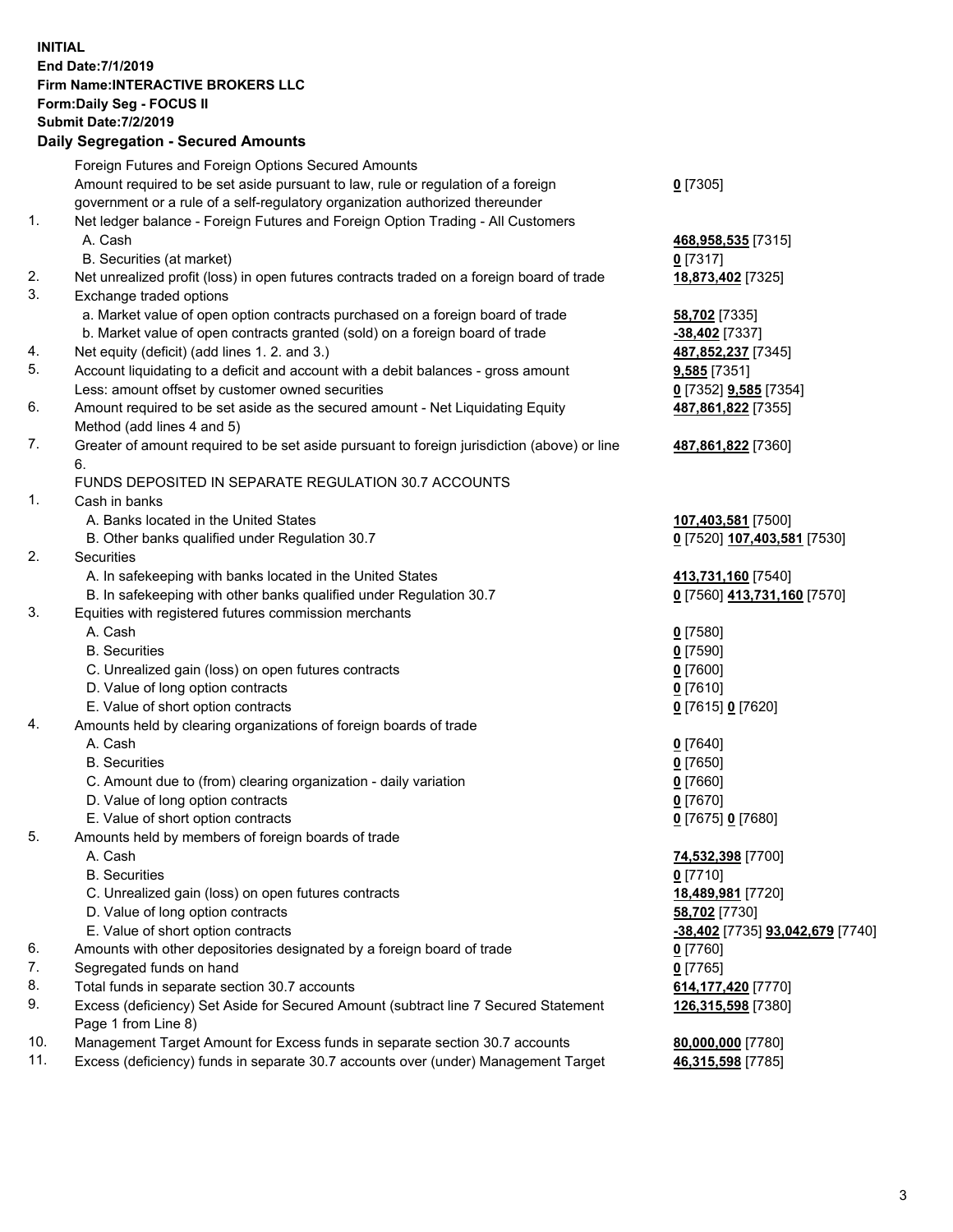**INITIAL End Date:7/1/2019 Firm Name:INTERACTIVE BROKERS LLC Form:Daily Seg - FOCUS II Submit Date:7/2/2019 Daily Segregation - Segregation Statement** SEGREGATION REQUIREMENTS(Section 4d(2) of the CEAct) 1. Net ledger balance A. Cash **3,970,677,209** [7010] B. Securities (at market) **0** [7020] 2. Net unrealized profit (loss) in open futures contracts traded on a contract market **-5,106,955** [7030] 3. Exchange traded options A. Add market value of open option contracts purchased on a contract market **166,994,783** [7032] B. Deduct market value of open option contracts granted (sold) on a contract market **-221,511,968** [7033] 4. Net equity (deficit) (add lines 1, 2 and 3) **3,911,053,069** [7040] 5. Accounts liquidating to a deficit and accounts with debit balances - gross amount **1,224,160** [7045] Less: amount offset by customer securities **0** [7047] **1,224,160** [7050] 6. Amount required to be segregated (add lines 4 and 5) **3,912,277,229** [7060] FUNDS IN SEGREGATED ACCOUNTS 7. Deposited in segregated funds bank accounts A. Cash **814,057,207** [7070] B. Securities representing investments of customers' funds (at market) **2,093,161,100** [7080] C. Securities held for particular customers or option customers in lieu of cash (at market) **0** [7090] 8. Margins on deposit with derivatives clearing organizations of contract markets A. Cash **6,098,039** [7100] B. Securities representing investments of customers' funds (at market) **1,246,312,307** [7110] C. Securities held for particular customers or option customers in lieu of cash (at market) **0** [7120] 9. Net settlement from (to) derivatives clearing organizations of contract markets **11,413,291** [7130] 10. Exchange traded options A. Value of open long option contracts **166,987,772** [7132] B. Value of open short option contracts **-221,751,808** [7133] 11. Net equities with other FCMs A. Net liquidating equity **0** [7140] B. Securities representing investments of customers' funds (at market) **0** [7160] C. Securities held for particular customers or option customers in lieu of cash (at market) **0** [7170] 12. Segregated funds on hand **0** [7150] 13. Total amount in segregation (add lines 7 through 12) **4,116,277,908** [7180] 14. Excess (deficiency) funds in segregation (subtract line 6 from line 13) **204,000,679** [7190] 15. Management Target Amount for Excess funds in segregation **155,000,000** [7194] **49,000,679** [7198]

16. Excess (deficiency) funds in segregation over (under) Management Target Amount Excess